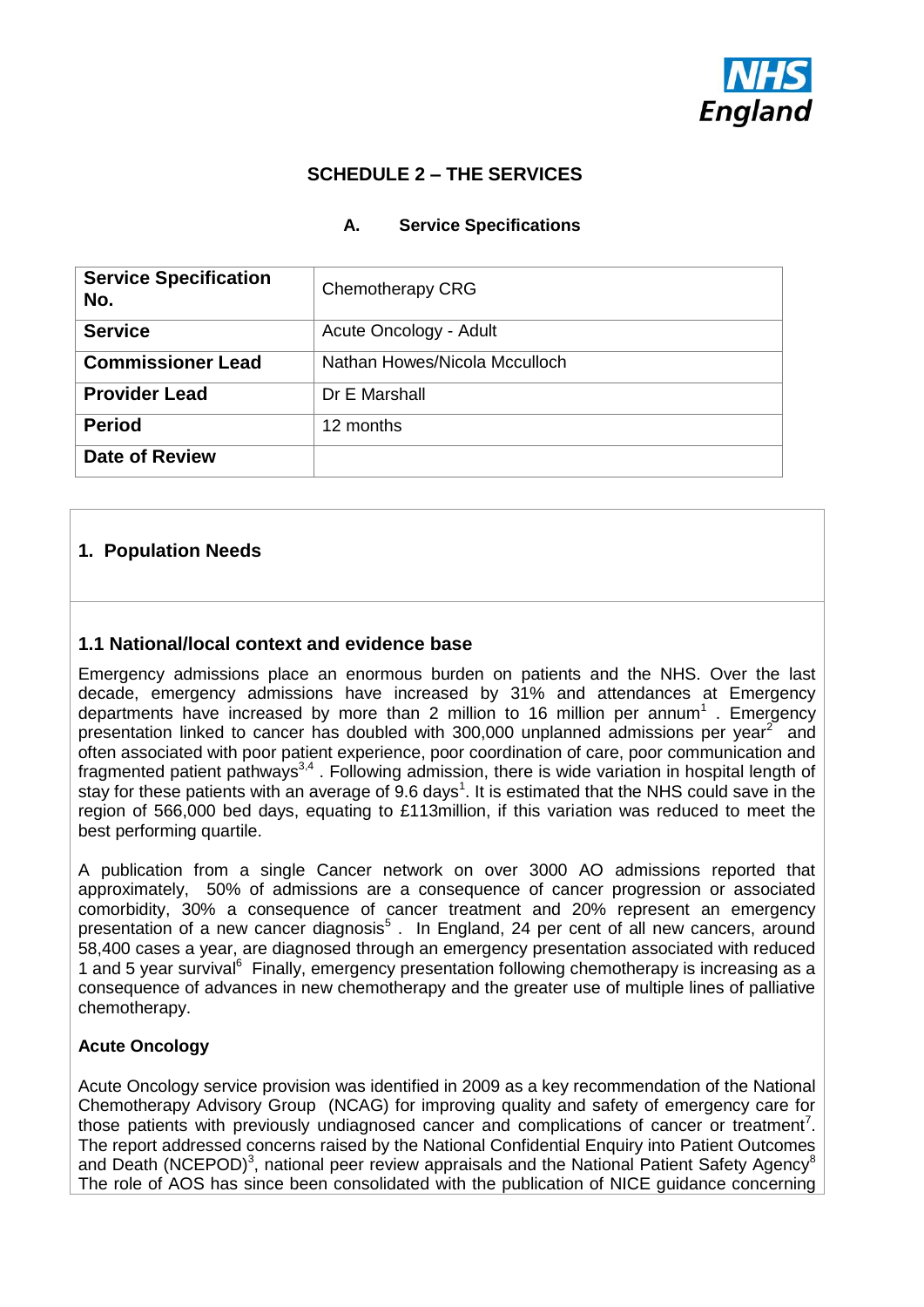CUP, Neutropenic Sepsis and MSCC<sup>9</sup>. Despite progress in recent years, both national peer review<sup>10</sup> (2013/14) and the 4<sup>th</sup> annual report of the Cancer Strategy<sup>11</sup> have highlighted particular concern in relation to AO and CUP with many areas of non-functioning and non-compliant services due to lack of staffing, lack of training and lack of robust emergency cancer pathways including MSCC.

### **Opportunities and 5 year view**

Following the NCAG recommendations, AOS have largely focused on improving inpatient care. Despite many challenges, peer review has identified many areas of good practice highlighting improved quality of care and reduced Length of stay. Moving forward, AO represents a vehicle to deliver seamless emergency cancer care and admission avoidance in line with the Future Hospital commission<sup>12</sup> and Emergency Care strategy<sup>1</sup> and NHS 5 year view<sup>13</sup>. Acute Oncology represents one aspect of emergency care and Acute Oncology Services should connect to the whole urgent and emergency care system with the aims of supporting self-care, supporting admission avoidance and ensuring emergency cancer patients receive the right care in the right place with the necessary facilities and expertise, available 24 hours per day. Acute Oncology services should ensure that their expertise should extend to community services to facilitate the dialogue between primary and secondary care staff and to promote education, service redesign and the timely flow of patient information.

#### **References**

.

1.Transforming urgent and emergency care services in England: Urgent and Emergency care Review. End of Phase I Report. (2013).

2. Delivering the Cancer Reform Strategy – National Audit Office 2010.

3.The National Confidential Enquiry into Patient Outcome and Death report "For better For Worse" in 2008.

4. Cancer Patients in Crisis: A joint working party report from the Royal College of Physicians and Royal College of Radiologists (2013).

5. The impact of a new acute oncology service in acute hospitals: experience from the

Clatterbridge Cancer Centre and Merseyside and Cheshire Cancer Network. Neville Webb H et

al, Clinical Medicine 2013, 13, 565-9

6. Routes to diagnosis project. NCIN 2013

7. The National Chemotherapy Advisory Group (NCAG) report "Chemotherapy Services in England; Ensuring Quality and Safety (2009)

8.The National Patient Safety Agency (2008) Oral Chemotherapy alerts

9. The National Institute for Health and Care Excellence guidance in Cancer of Unknown Primary (CUP) , Metastatic Spinal Cord Compression (MSCC) and Neutropenic sepsis (NS)

10. National Peer review report: Acute Oncology 2012-2013

11. Improving outcomes: A Strategy for Cancer. Fourth Annual Report 2014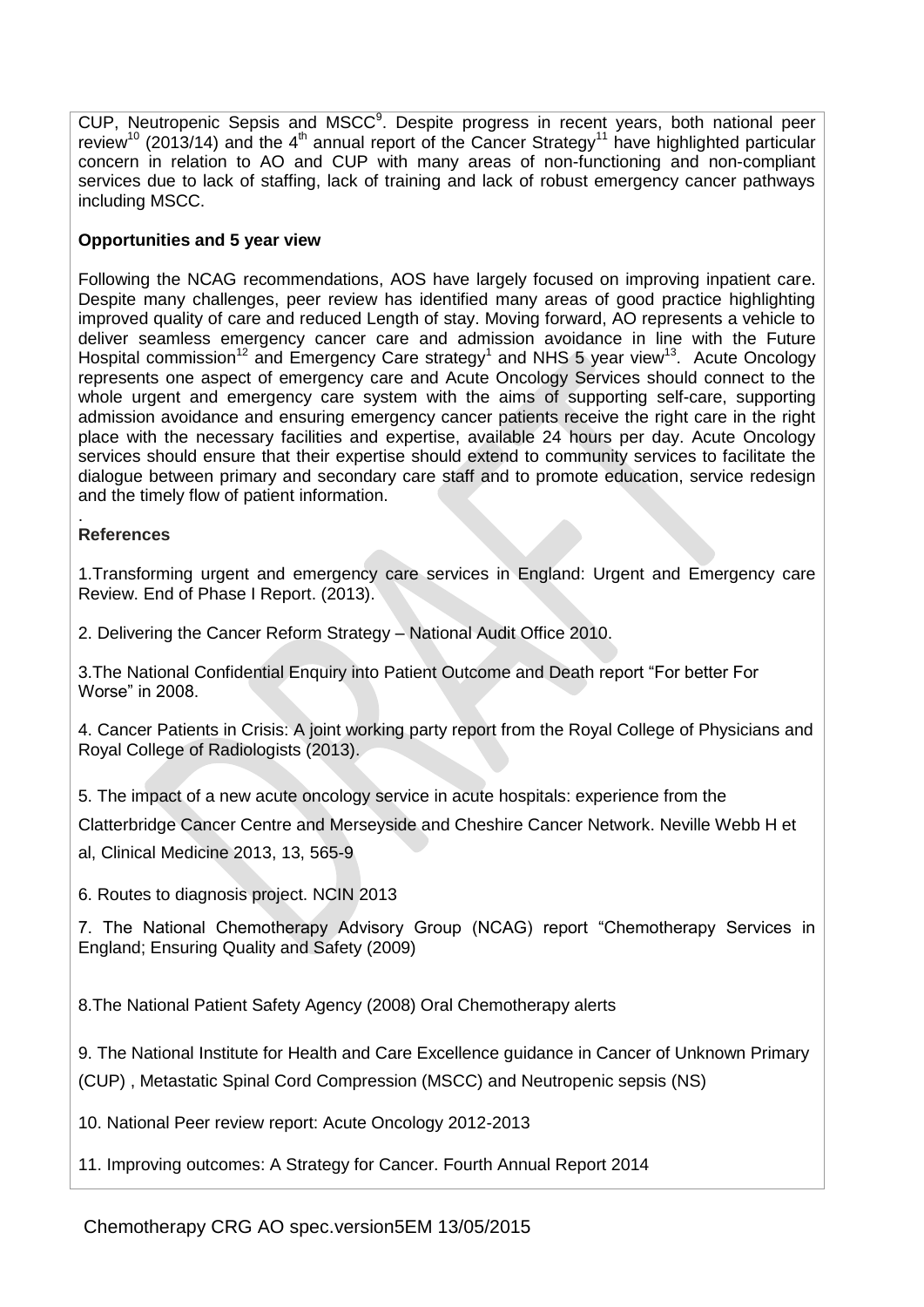12. Future Hospital: Caring for medical patients (2013)

13. The NHS Five year forward view (October 2014):

# **2. Outcomes**

# **2.1 NHS Outcomes Framework Domains & Indicators**

| <b>Domain</b> | Preventing people from dying prematurely        |  |
|---------------|-------------------------------------------------|--|
|               |                                                 |  |
| <b>Domain</b> | Enhancing quality of life for people with long- |  |
| 2             | term conditions                                 |  |
| <b>Domain</b> | Helping people to recover from episodes of ill- |  |
|               | health or following injury                      |  |
| <b>Domain</b> | Ensuring people have a positive experience of   |  |
|               | care                                            |  |
| <b>Domain</b> | Treating and caring for people in safe          |  |
| 5             | environment and protecting them from            |  |
|               | avoidable harm                                  |  |

An effective acute oncology service (AOS) will enhance patient experience and clinical effectiveness and ensure that equitable, safe, high quality emergency care is consistently provided for non-elective/emergency adult patients with known or suspected cancer.

AOS Outcome Measures

### **Inpatient Care**

An effective AOS will:

- Provide emergency cancer intelligence delivered by an agreed minimum dataset
- Ensure AO review within 24hrs of admission, 7 days a week
- Improve safety and quality of emergency care with development of AO pathways, protocols and training
- Support the Neutropenic Sepsis pathway in line with published NICE guidance and continuously reduce mortality in neutropenic sepsis,
- Improve patient experience
- reduce Hospital length of stay (LOS)
- reduced 30 day readmission
- support the Metastatic spinal cord compression (MSCC) pathway in line with published

Chemotherapy CRG AO spec.version5EM 13/05/2015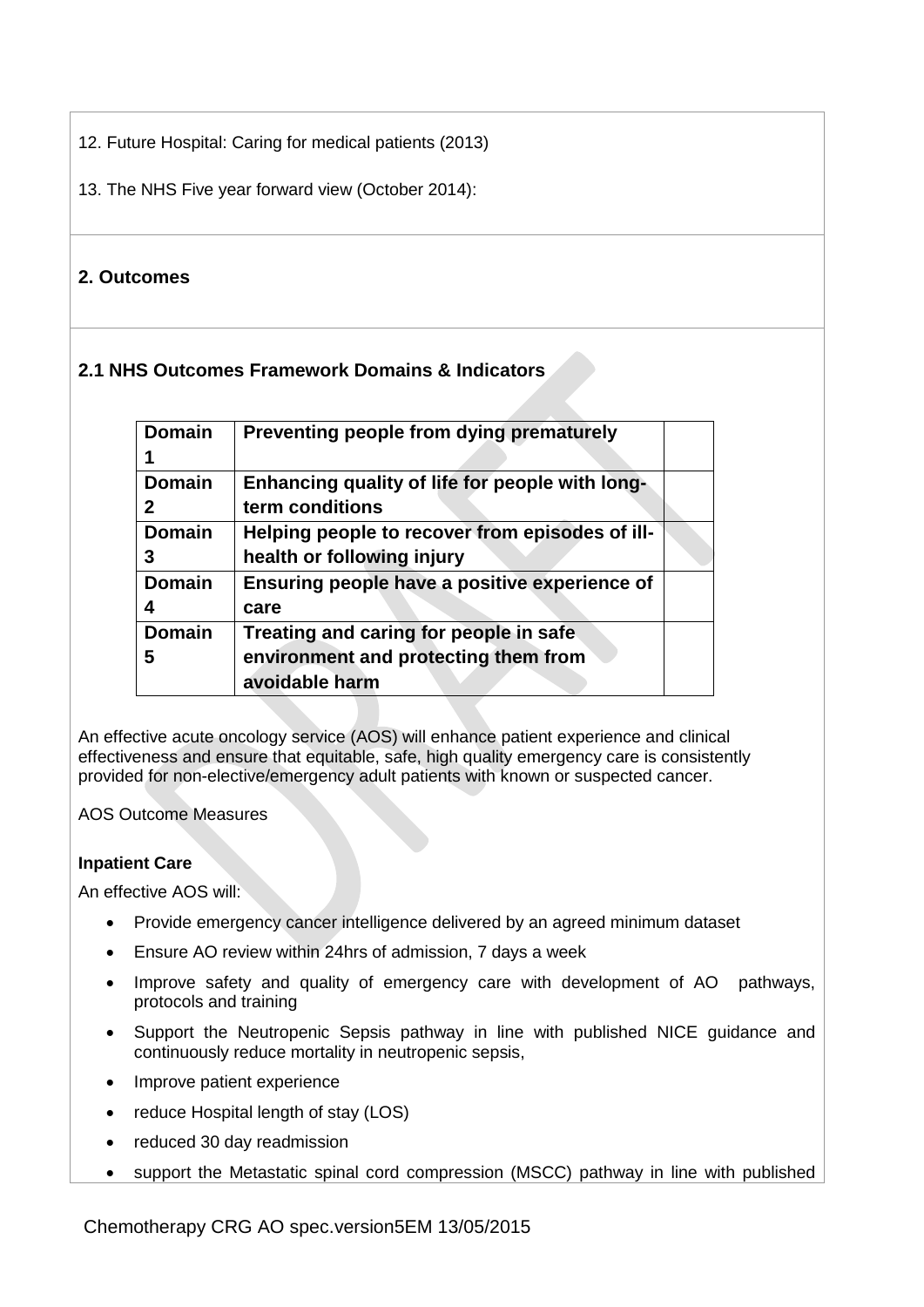#### NICE quidance

#### **Admission Avoidance**

An effective AOS will:

Deliver services to promote Admission avoidance & reduction in Emergency department admissions by:

- Leading on patient information, education and self-help concerning emergency contingency planning
- Supporting 24/7 Cancer help lines for health professionals and cancer patients
- Developing Options for rapid access and ambulatory care
- Supporting Carcinoma of unknown primary (CUP) services in line with published NICE guidance & including options for fast track review in cases of suspected cancer that require urgent oncology review
- Developing community/outreach AO services

#### **Data and Information Management:**

An AOS will maintain an agreed minimum dataset and have an explicit data and information strategy in place that covers: types of data, quality of data, data protection and confidentiality, accessibility, transparency, analysis of data and information, use of data and information, dissemination of data and information, risks.

- Number of emergency admissions for cancer-related problems by patient and tumour type;
- **Type I**: All Patients in whom a first diagnosis of cancer is made in the emergency setting
- **Type II**: Complications of non- surgical therapies
	- **Type III Patients with known cancer**
- Time of referral and time of review by member of the Acute Oncology **Service**
- Number of patients reviewed by the AOS
- Number of patients discussed at AO review meeting
- Inpatient length of stay for all medical emergency cancer patients
- Readmission rates within 30 days
- Mortality in neutropenic sepsis according to risk stratification group (MASCC)
- Time to first antibiotic in suspected neutropenic sepsis
- Compliance with Trust antibiotic protocol in neutropenic sepsis
- Compliance with Metastatic Spinal Cord Compression measures;
- Audit of MSCC management and outcomes including surgical interventions, functional outcome and survival
- Deaths within 30 days of receiving chemotherapy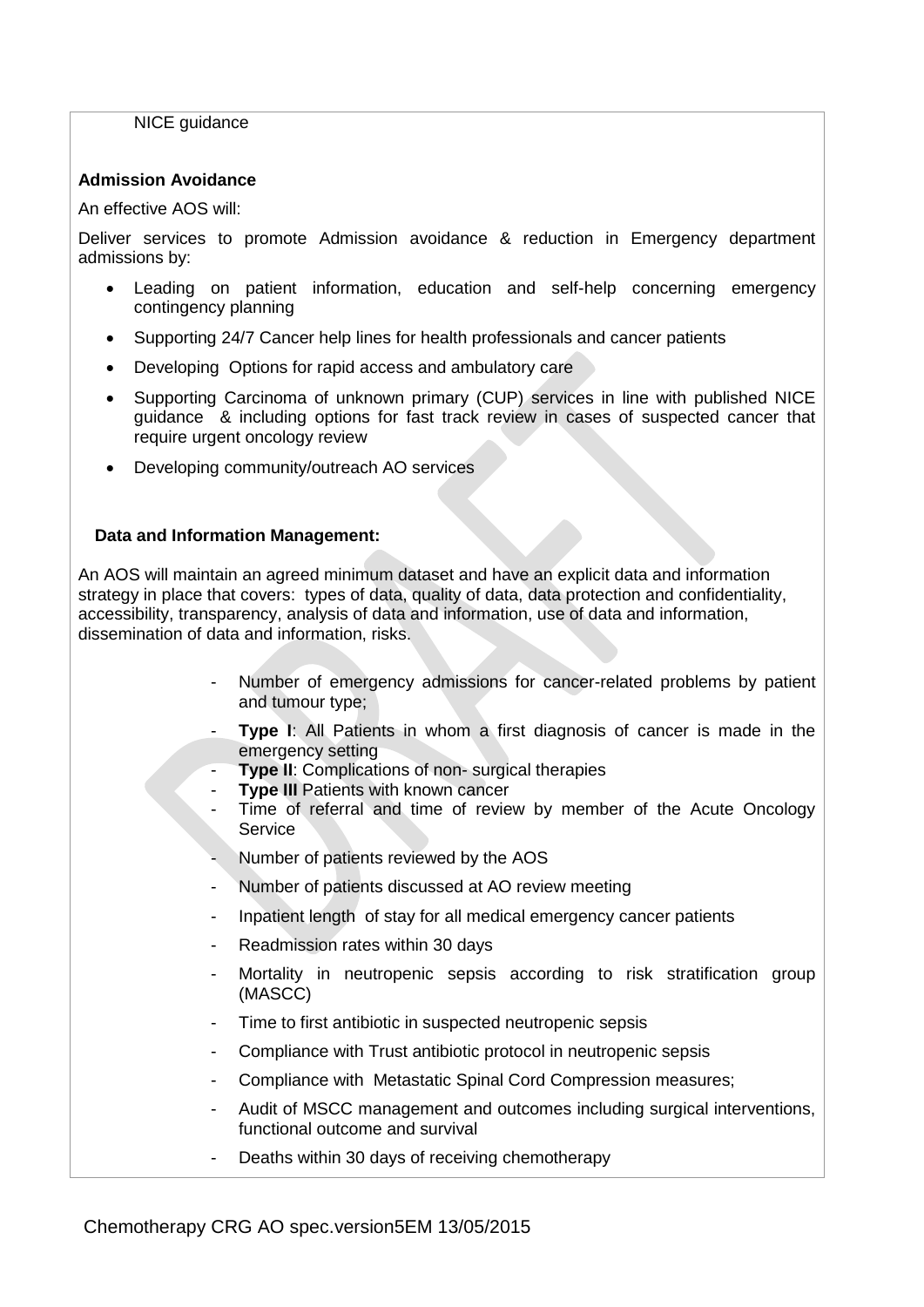- Annual acute oncology patient experience survey
- Annual professional experience survey
- % of patients with a complete mandatory minimum dataset
- Triage and assessment outcomes:
- Numbers of patients/professionals contacting 24 hour advice line services
- Numbers of patients managed with advice and/or referral to primary care services
- Numbers of patients managed with telephone follow up or planned outpatient review
- Number of patients asked to attend an ambulatory or assessment unit.
- Numbers of patients asked to attend A&E for assessment
- Numbers of patients admitted for on-going care.
- Clinical incidents involving advice lines
- Patient and professional advice line experience including complements and complaints

### **3. Scope**

### **3.1 Aims and objectives of service**

#### **Acute Oncology and Haemato-oncology**

This Acute Oncology (AO) specification covers Haemato-oncology as well as solid tumour oncology. All Haemato-oncology services and patients are considered to be subject to this service specification. In many services, established Haemato –Oncology pathways already fulfill the core principles set out within the service specification for AO. The differing work patterns of haematologists and oncologists are recognised, and local differences in the delivery of AO by haematologists and oncologists are acceptable as long as the principles set down in this document are adhered to. It is expected that haematologists and oncologists will work together as closely as possible to ensure efficient use of AO resources and for this reason, the membership local AO teams must include both haematology and oncology representatives.

The principal role of the Acute Oncology Service in emergency cancer care is advisory and lies in:

- Defining the most clinically appropriate care pathway
- Improving patient experience,
- Communication with and signposting to appropriate specialist advice and services.
- Training and education

The overarching aim of the AO service is to:

- Ensure timely and equitable access to specialist oncology review and advice for all cancer patients who present with a cancer-related emergency
- Develop standard, evidence based management protocols and pathways to ensure safe,

Chemotherapy CRG AO spec.version5EM 13/05/2015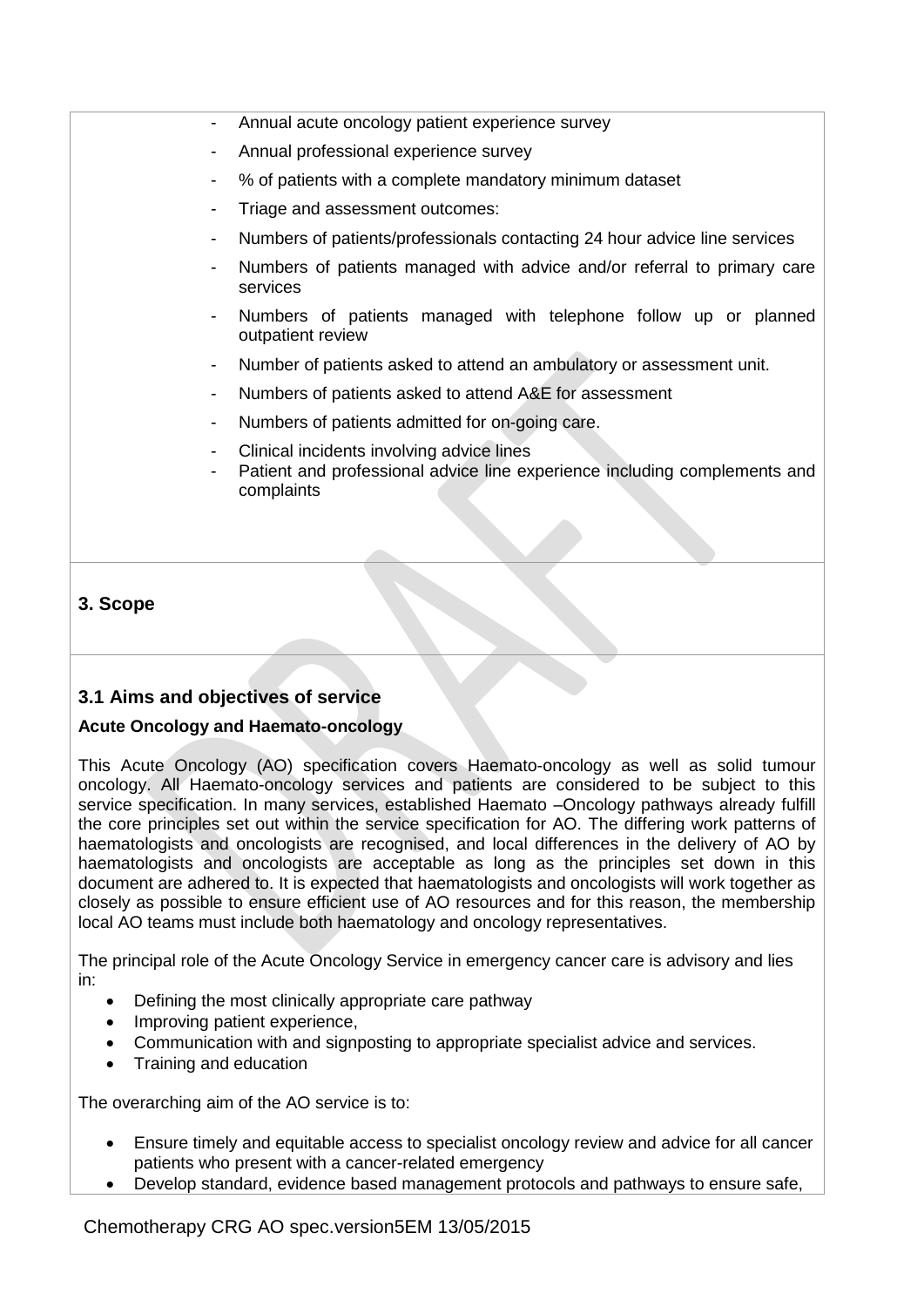high quality and effective treatment for emergency cancer care

- Conform to national standards and guidance and ensure local audit is conducted to ensure these standards are met
- To support a standard training and education programme in emergency cancer care to staff involved in the care of acute oncology patients to ensure safe high quality care is available 24/7
- To develop alternative pathways to hospital admission and reduce variation in hospital length of stay following emergency presentation
- To develop effective communication pathways and record keeping to ensure that all those involved in the patients care are informed regarding emergency presentations and actions taken

### **3.2 Service description/care pathway**

**3.2.1 The Acute Oncology Patient Pathway** The acute oncology pathway requires a whole system approach towards prevention and contingency planning. There should be regular assessment of risks and systematic adoption of emergency contingency planning for individual patients with cancer. AOS should hold cancer site specific teams to account according to the quality of patient information and contingency planning.

The acute oncology patient episode begins at the same point for all patient groups at the first contact with a health professional during this acute episode and ends at the point that responsibility for care is transferred to site specific, Specialist palliative or primary care team

#### **3.2.2 Community presentation & cancer patient triage:**

For known cancer patients, with urgent care needs,, access for both patients and health care professionals to urgent telephone advice is essential and may direct patients to appropriate emergency care such as direct admission or A&E attendance or offer admission avoidance strategies including patient self-management, advice or community review by one of the following: General Practitioner, specialist palliative care team, district nursing services, ambulance service , access to ambulatory care or day-case facility, or urgent OPD review.

- 24 hour cancer advice lines should be available for healthcare professionals and should have links with the on call oncology team.
- All Cancer patients should be provided with clear information on emergency contact numbers, recognising that these may change during a patient cancer journey.
- 24 hour dedicated specialist cancer advice lines should be available to all Patients with known cancer who are receiving Systemic Anti-Cancer Therapy (SACT) or radiotherapy..

Healthcare professionals manning advice lines should be trained to: -

- Assess and triage patients contacting advice lines
- Provide advice and quidance that is underpinned by national algorithms (e.g. UKONS triage tool) and provide timely access to senior clinician advice when required.
- Direct and link patients to associated services, such as specialist palliative care, general practitioners, and district nursing services or ambulance teams.
- Ensure that the patient episode is recorded and communicated to the oncology team responsible for the patients' management.
- Provide timely specialist emergency care advice for cancer related problems for healthcare professionals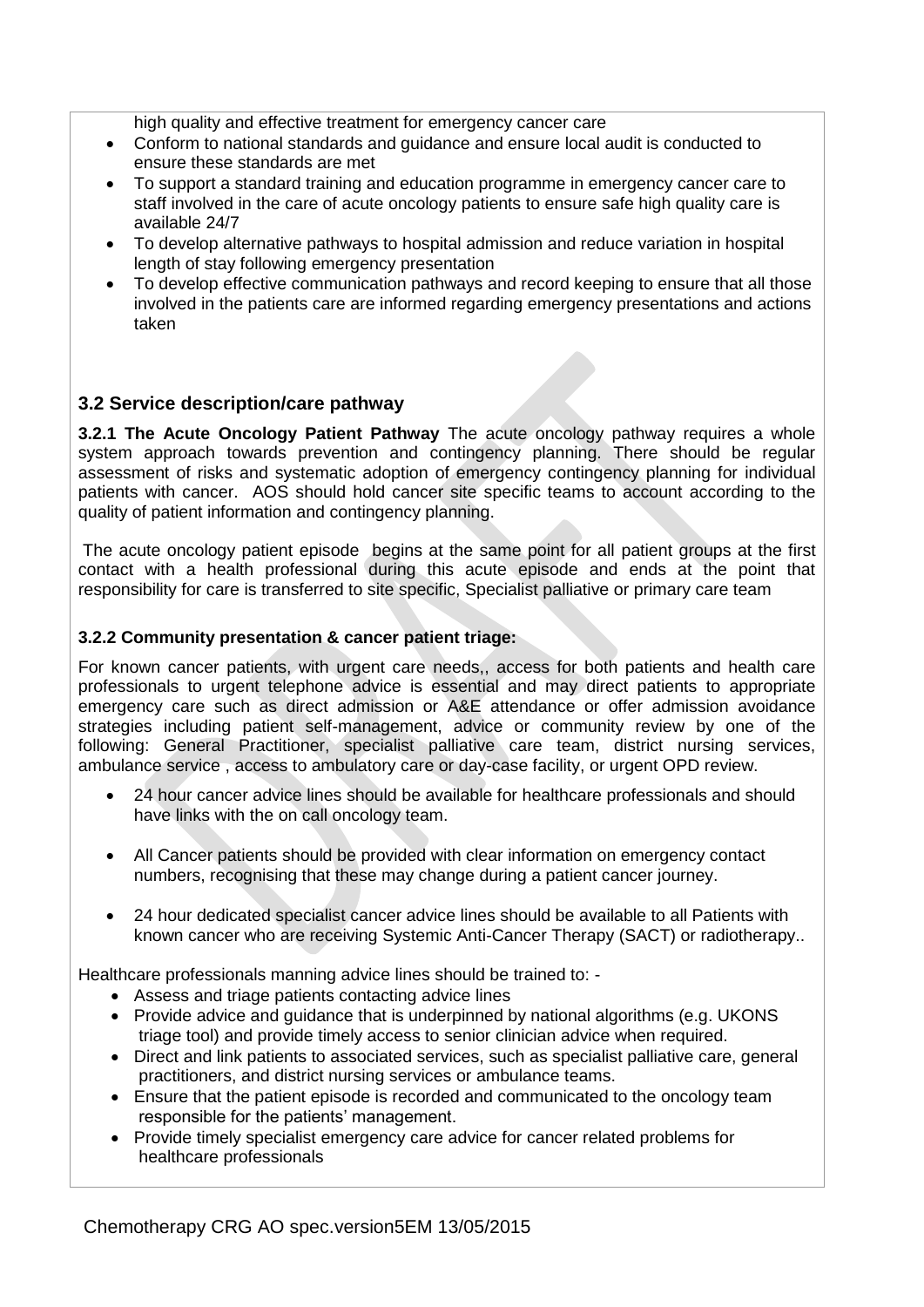Advice line providers should have clear protocols for: -

- The provision of patient and professional information regarding the advice line contact numbers and what to lookout for and when to contact the advice lines
- Admission and assessment pathways
- Continued monitoring and review process for patients who have contacted the advice line
- Pathway for rapid review as an outpatient

#### **3.2.3 Patient Information**:

Health care professionals should have access to key patient information and treatment details 24/7.This information should be made available through hospital-wide electronic medical record systems, which should link, to cancer-specific systems (e.g. Somerset) and community electronic records.

#### **3.2.4 Emergency Department (ED):**

ED attendance is for acutely unwell patients where there is no established diagnosis or pathway and that require emergency review and management (within 24hours). ED staff should have training and 24-hour access to agreed emergency cancer treatment protocols, appropriate intra venous antibiotics, emergency cancer management pathway algorithms and advice from an AOS service. ED should develop pathways to ensure patients with suspected cancers are referred urgently to the appropriate cancer site specific multidisciplinary team (MDT) according to nationally agreed 2 week rule pathways. AOS services should facilitate responsive 2 week referral pathways for patients with suspected new cancers that do not fit existing 2 week referral criteria. The AOS should be informed of all known cancer-related emergency presentations within 24 hours of presentation.

#### **3.2.5 Acute Medical Units (AMU):**

The AOS should develop collaborative working with AMU to provide seamless care for all cancer patients admitted to AMU with the aim of delivering expert care and options for early hospital discharge. This integration should include daily access to AOS team, pathways and protocols. Integration may be facilitated and enhanced by joint posts, link nursing roles, training and AMU core membership of the weekly AO meeting and Trust AO steering group.

#### **3.2.6 Inpatient Care:**

The AOS should be made aware of all inpatient episodes that fall into the category of AO presentations, with timely referral and review. The AOS should be made aware within 24hrs of admission for Type II/III patients or within 24 hours of a suspected diagnosis for Type I patients.

The AOS should provide advice and/or review within 24hours of referral and should ensure transfer of responsibility to site-specific team at the earliest time point.

#### **3.2.7 Discharge planning:**

The AOS should provide advice and guidance to clinicians and patients on treatment aims, prognosis and care planning. Working with the Specialist palliative care team, AOS should support timely discharge planning and communication with primary care and community services.

Patients must be given appropriate after treatment care and follow-up including information on contingency planning for subsequent emergency events, and advice on self-management.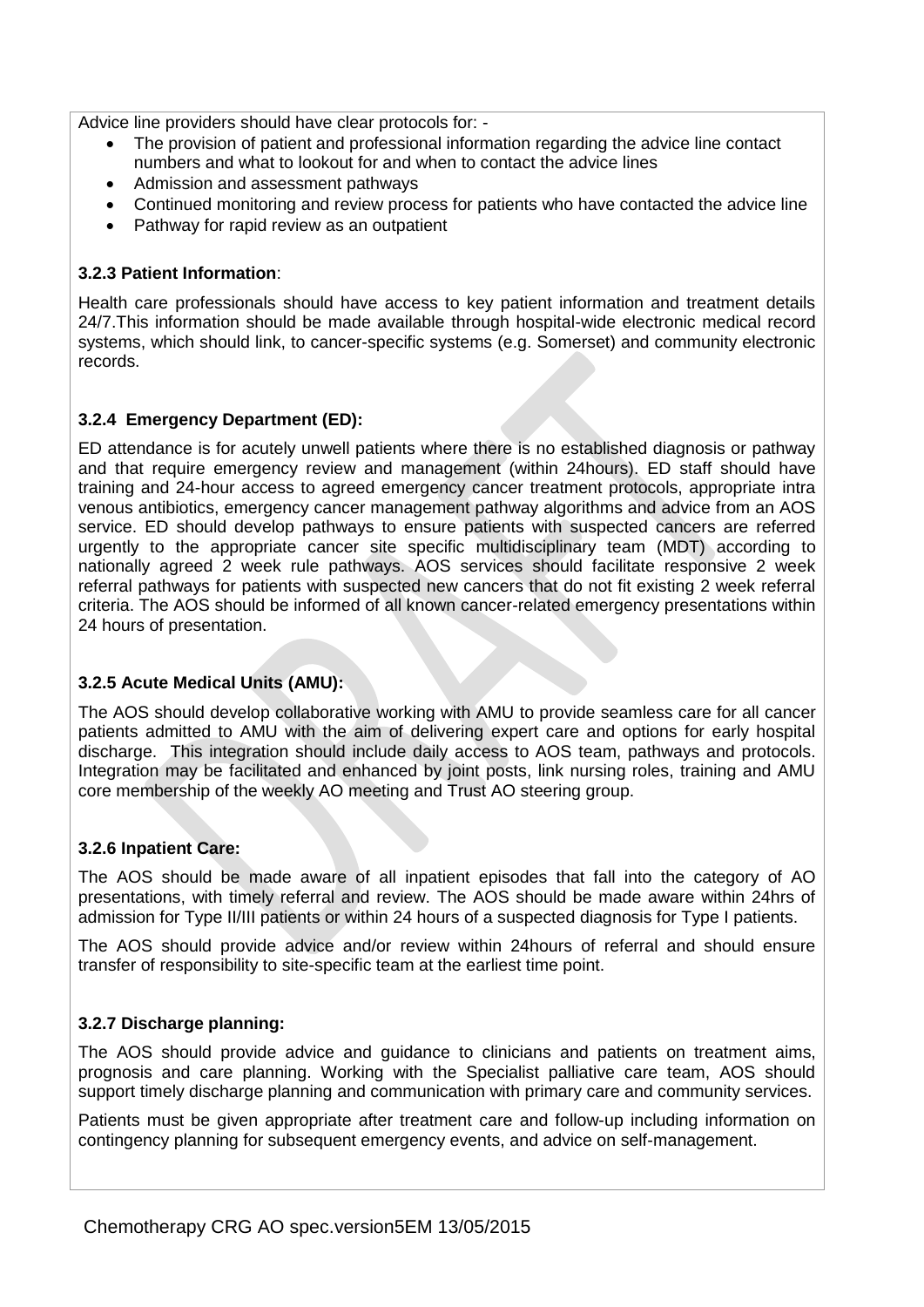### **3.2.8 Clinical Trials**

As is the standard for all areas of health care the importance of evidence based care must be emphasized. Providers should endeavor to participate in any appropriate AO clinical trials and contribute to the development of an evidence base for practice.

#### **3.2.9 AO and Carcinoma of Unknown Primary**

All patients presenting with malignancy of undefined primary origin (MUO) should be assessed and managed according to NICE Carcinoma of unknown primary Guidance (CUP). In some instances, CUP assessment arrangements may be offered as part of AOS if appropriate, or to be a separate entity. In either case, there should be a single service for each Hospital Trust and details governing this pathway should be agreed locally and should be made explicit to all referring disciplines.

### **3.2.10 AO and Metastatic Spinal Cord Compression (MSCC)**

MSCC assessment and management requires multi professional and multi-agency collaboration and often spanning several organisations. Service provision and individual patient management should be delivered in line with NICE guidance and national cancer peer review. Against this background, the AOS is responsible for delivering peer review measures and has an important role to play in raising awareness, promoting education, supporting seamless care, audit and service development. The metastatic spinal cord coordinator function should link seamlessly with 24/7 emergency cancer triage services.

#### **3.2.11 Service model**

### **SACT and radiotherapy treatment centres (Tertiary Cancer Referral Centres)**

AOS within specialist cancer centres should have a role in the clinical assessment and immediate management of emergency presentations as well as ongoing advice and support of acutely unwell inpatients. In such centres, Oncologists and/or Haematologists will retain chief responsibility for the patient. Tertiary Cancer Referral centres should develop clear management protocols for inpatient care and a single point of access for cancer-related emergency presentation ensuring appropriate levels of expertise, timely review by consultant staff in line with national guidance, competencies and treat and transfer policies. Service development should be supported by acute medicine expertise to ensure networked emergency care pathways and joint working.

#### **Acute Hospitals without dedicated specialist oncology beds**

Acute medicine and/or, according to local agreement, Haematology, supported by site-specific cancer teams, designated key workers and Specialist palliative care should retain chief responsibility for the patient.

AOS have a key role providing advice and coordinating care for specific cancer presentations, clearly described in the Manual for cancer standards measures for acute oncology and MSCC. In these circumstances, the AOS would not have direct responsibility for care or defined inpatient bed resource.

#### **Acute Hospitals with dedicated specialist oncology beds**

In Acute Hospital Trusts where resident oncology is available, Oncology may retain chief responsibility if there are designated oncology beds and an explicit protocol defining the patient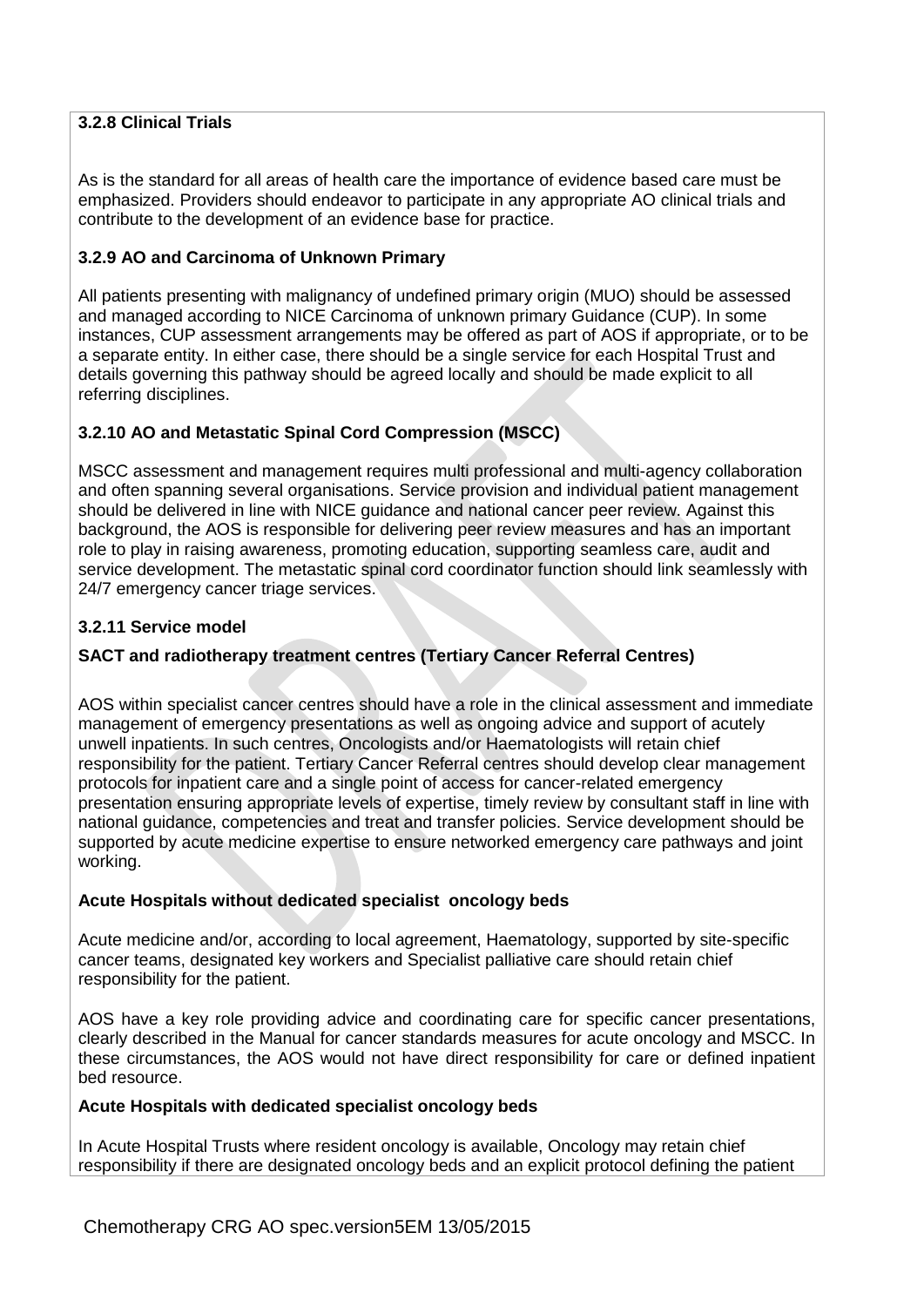group. In this instance, policies should clearly define responsibilities and operational arrangements required to ensure seamless care at all times to ensure optimal patient safety, clinical effectiveness, and patient experience.

### **3.2.12. Core Minimum Requirements for the AOS**

## **The AOS and Staffing:**

The diagram below describes the basic structure, links and responsibilities that will need to be developed and demonstrated by those providing Acute Oncology Services.



Membership: the core membership of the acute oncology team is as a minimum;

- Consultant Oncologist/deputy
- Consultant Haematologist/deputy
- Palliative Care Consultant/deputy
- Acute Oncology, specialist palliative care and Haematology Nursing team
- Administrative support

The core team should include an identified individual (s) with appropriate competencies (Clinical Oncologist or Therapy Radiographer) who is available for advice on radiotherapy and is able to coordinate urgent assessment for palliative radiotherapy treatment.

An AOS requires strong leadership and engagement with non-surgical oncology services to

Chemotherapy CRG AO spec.version5EM 13/05/2015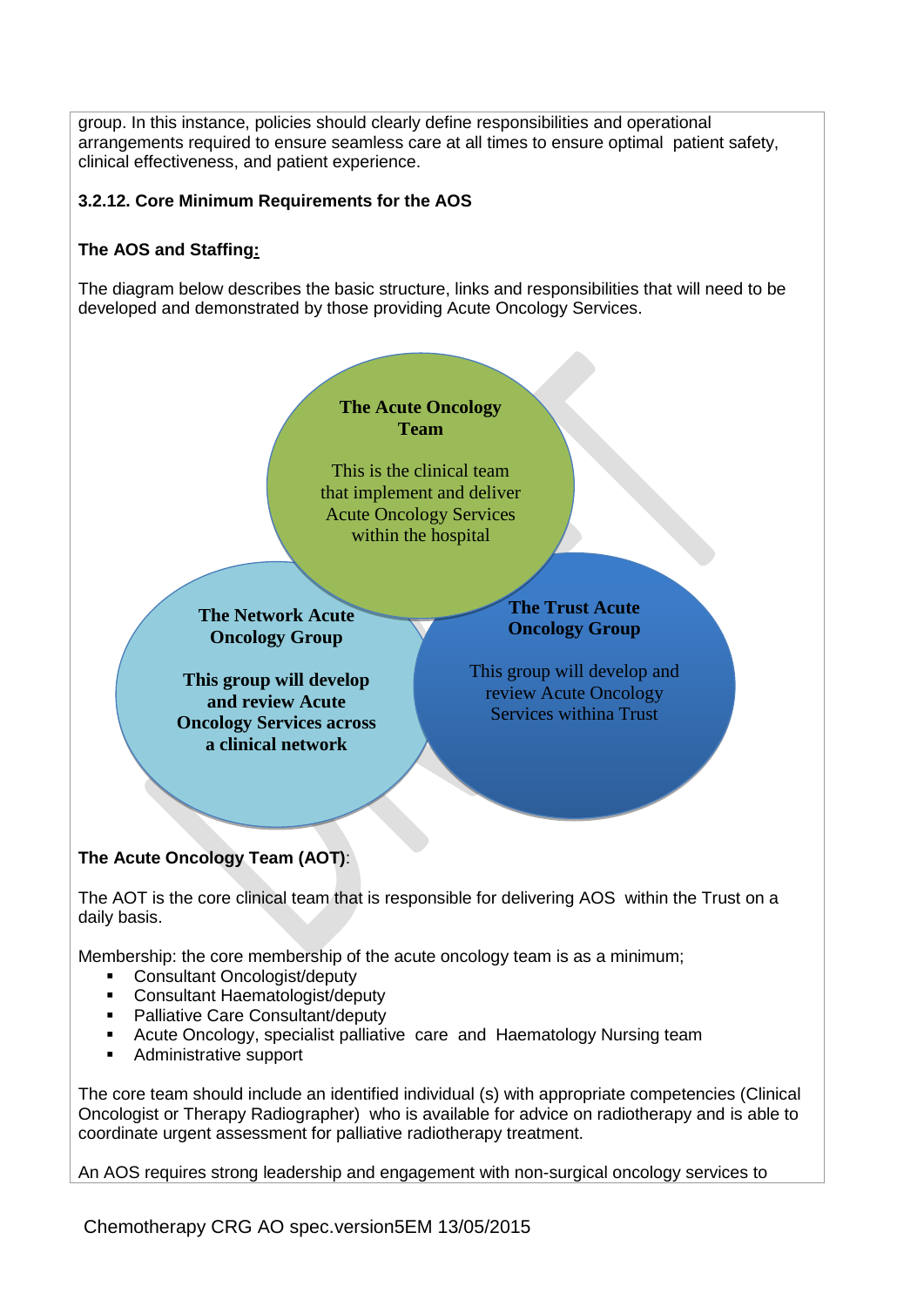ensure optimal service development and communication with Tertiary, secondary and primary care. Providers must ensure adequate time for this leadership. The overall lead of the AOS should be a team member who is directly responsible for the development, management and ultimate clinical accountability and responsibility of the service

Acute Oncology teams will ensure that:

- Health care professionals are fully informed of 24 hour access to senior decision making by Consultant Oncology, Haematology and Specialist Palliative Physicians.
- A minimum of 5 day availability for clinical review by a senior physician member of the AOT with 7 day availability for treat and transfer policy
- A fully competent acute oncology team member will assess all patients with a known cancer diagnosis who are admitted as an emergency/unplanned within 24 hours of admission.
- A fully competent acute oncology team member should review all patients who are admitted as an emergency/unplanned and have a new diagnosis or high suspicion of cancer within 24 hours of referral.

Competency must be assessed and agreed by the trust Acute Oncology Lead Clinician.

Staffing levels for AO nursing should support 7 day working and ensure availability to provide direct clinical care within 24hours of referral, timely communication, clinical information capture and their key role in education and service development. Furthermore, coordination of care, communication and outcome measures are dependent on appropriate levels of administrative support.

#### Weekly review meeting

The acute oncology team should meet weekly at an agreed time to ensure a high level of team working, multiprofessional review of care, good communication, coordinated patient follow up and collection of a minimum dataset The weekly meeting should not delay daily decision making but rather provides multi professional oversight, supporting decision making. All emergency haemato-oncology admissions should be discussed in a weekly meeting either as part of the AOT meeting (with Haematology representation) or as a separate haematology MDT. The weekly meeting should develop links to facilitate communication with community services.

The AO review meeting may act as the CUP MDT in some instances. If this is the case then the group membership should fully comply with peer review measures.

### **The Trust Acute Oncology Group**:

- Responsibilities: this is an overarching multidisciplinary strategic group responsible for governance, service development and monitoring of the AOS across a hospital trust in line with national guidelines and recommendations. .
- Membership: This group should have representation from the AOT, cancer services management and all disciplines/departments involved with the emergency care pathway for cancer patients.

### **The Network Acute Oncology Group**:

 Responsibilities: this group will develop and review acute Oncology services across a defined clinical network and will support, cross boundary working and equitable service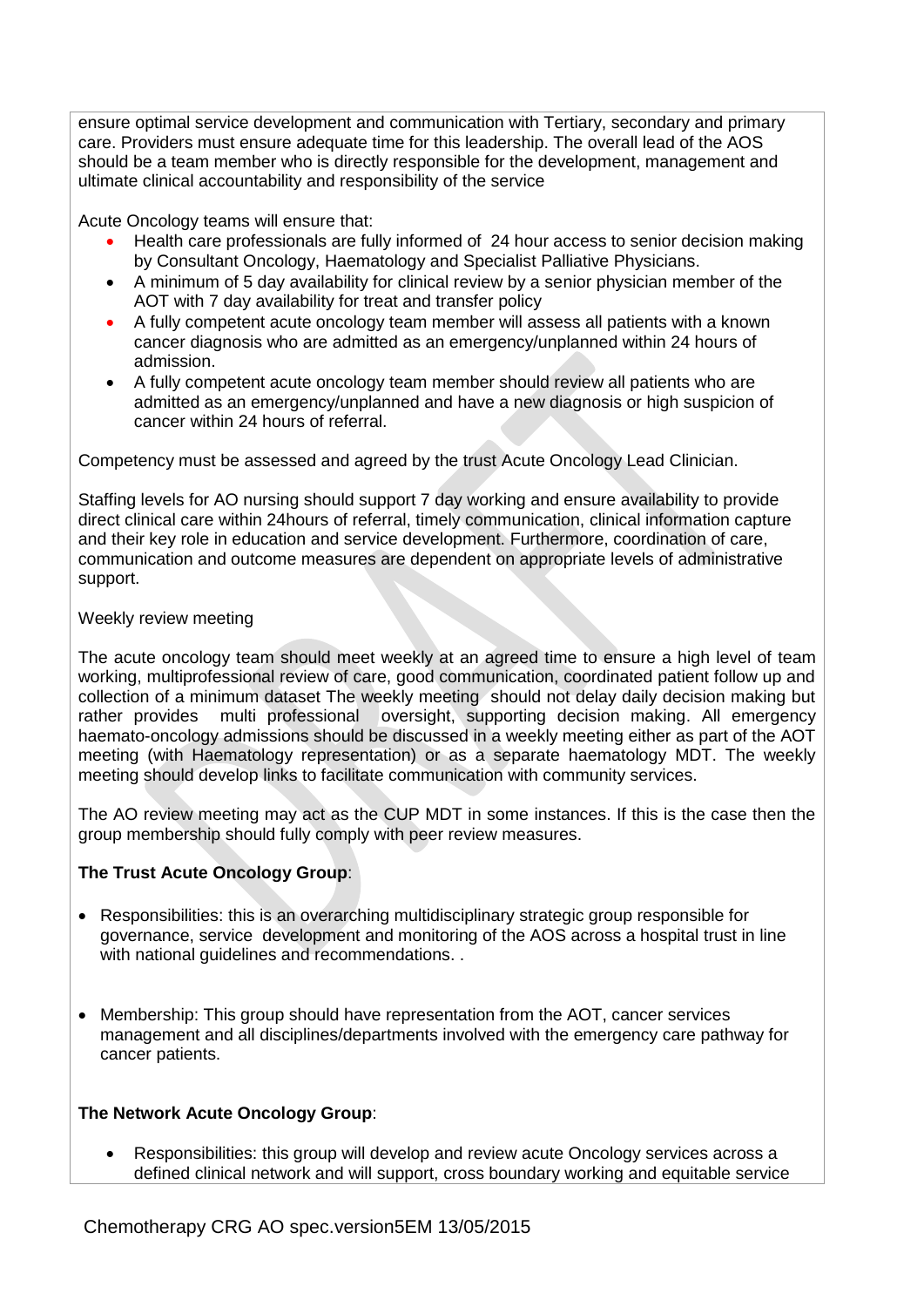delivery according to national guidelines and recommendations. . This group will offer expert opinion and guidance and will lead on AO performance monitoring on behalf of commissioning groups. The group will lead on education and training for AOTs.

. . Membership: this group will be formed and led by representatives from each trust/organisation that provides an acute oncology service in total or a component of acute oncology services within a clinical network. For example an organisation may provide advice line services or deliver a component of MSCC management as part of an acute oncology service and as such should provide representation of their service to this group. This network AO group should ensure appropriate representation from all AOSs and including Oncology, Haematology, Specialist palliative care, primary care, acute medicine and commissioning. The group should have appropriate levels of administrative and data management support to fulfil its role.

### **3.2.13 Acute Oncology Training and Education**

Acute Oncology Induction training in referral criteria, contact details, 24/7 triage and 24/7 consultant oncology availability should be the responsibility of every NHS hospital Trust and CCG education and training department working with Local education and Training Boards (LETBs) to ensure maximum awareness of local service configuration. The induction training package should be produced by each AOS.

The Network AO group should be responsible for training and education of AOTs and ensuring appropriate competencies. All nursing members of the AOT should have completed specific training and competencies in AO presentations delivered as part of a certified AO module and should participate in regular updates, at least on an annual basis.

### **3.2.14 AO and Specialist Palliative Care**

Specialist palliative care has a key role in the delivery of an effective acute oncology service and should provide representation within the AOT. In many instances, Specialist palliative care services may lead the AOS on many aspects of care with specific expertise in symptom control, patient and family support, advance care planning, care in the last days of life and service development. A close working relationship between the acute oncology service and specialist palliative care team is necessary to ensure that patients and families receive appropriate specialist input as part of a cohesive and timely care pathway.

### **3.2.15 AO and Pharmacy**

Providers should ensure full engagement of pharmacy staff with the AOS to support the AOT with 24/7 access to specialist pharmacist advice for chemotherapy regimens prescribed and/or recently administered for a presenting patient, supportive medication needed, advice on and access to palliative care medicines,..

Confirmation of a thorough medication history for newly admitted patients, particularly focussing on identifying oral chemotherapy, chemotherapy adjunctive treatments and chemotherapy supportive medications.

Education and training of general medical and nursing staff to raise awareness of oral chemotherapy drugs and supportive medications to understand fully when to refer patients to specialist services.

### **3.3 Population covered**

This service specification relates to the treatment of adults requiring emergency medical care as part of their treatment for cancer, whether curative or palliative and including treatment for solid tumours and haematological cancers. The service outlined in this specification is for patients ordinarily resident in England\*; or otherwise within the commissioning responsibility of the NHS in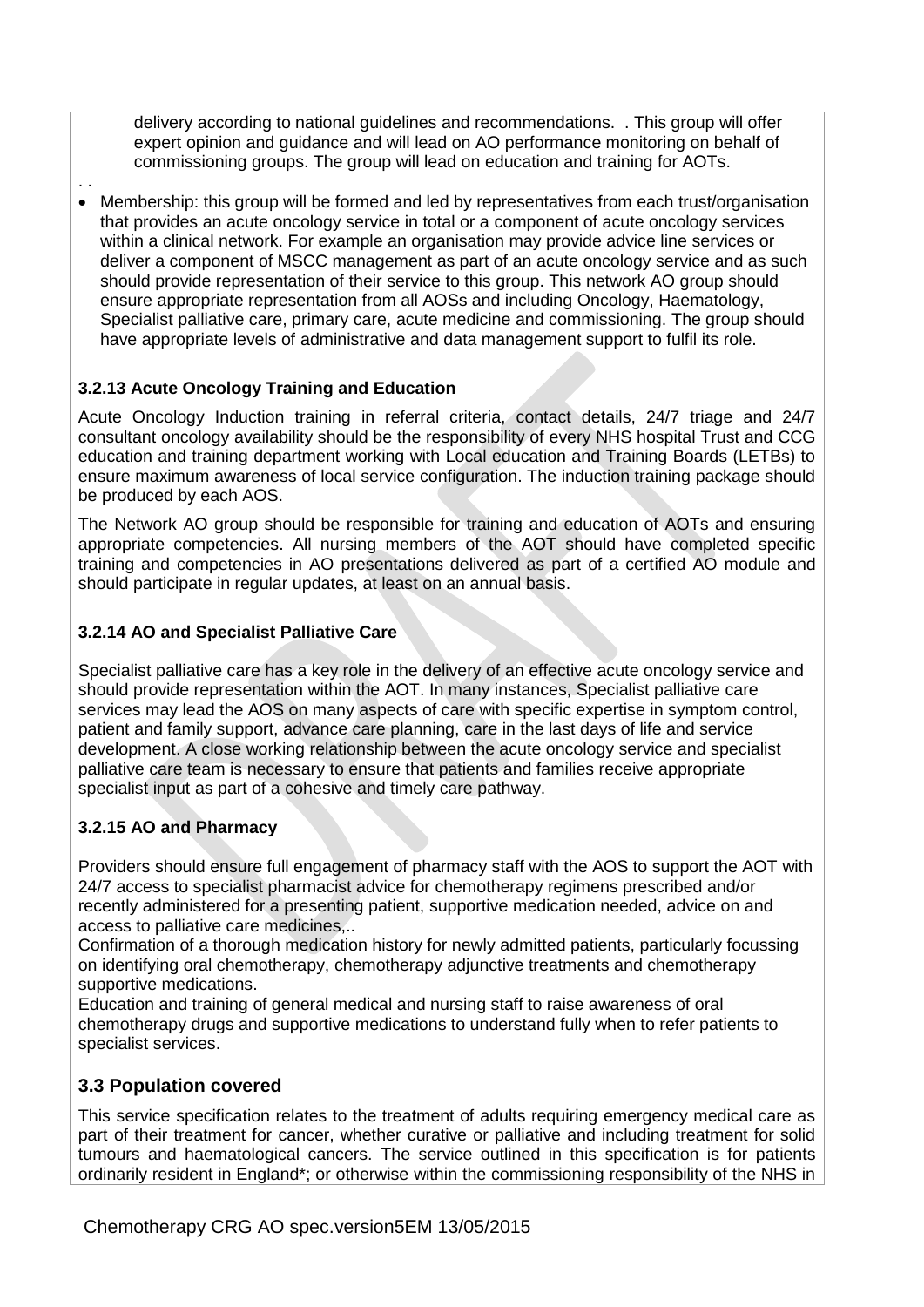England (as defined in Who Pays?; Establishing the responsible commissioner and other Department of Health guidance relating to patients entitled to NHS care or exempt from charges).

\*Note: for the purpose of commissioning health services, this EXCLUDES patients who, whilst resident in England, are registered with a GP Practice in Wales, but INCLUDES patients resident in Wales who are registered with a GP Practice in England.

An Acute Oncology Service should cover at least the following patient groups:

**Type I:** All Patients in whom a first diagnosis of cancer is suspected in the emergency setting Acute Oncology Teams (AOT) have a key role in Malignancy of unknown Origin (MUO) and Carcinoma Unknown Primary (CUP) services but also generic skills and competencies for all new emergency cancer presentations when defining aims and objectives for inpatient care (early access to Specialist palliative care, appropriate investigation, treatment options and discharge planning)

**Type II:** Patients with known cancer who present as an emergency with acute complications of non-surgical treatment – including Systemic Anti-Cancer Therapy (SACT) or radiotherapy.

**Type III a.** Patients with known cancer who are acutely ill because of the disease itself: This group represent the largest proportion of emergency patients and often present with complex issues including comorbidity, progressive cancer and end of life care (EOL) needs. AOS has a leading role in the assessment of specific complications as outlined in national peer review. For many patients, the AOT should outline the care pathway and discharge to appropriate services (eg Specialist palliative care, cancer site-specific teams, primary care) to ensure optimal efficiency and effectiveness of the service.

**Type III b.** Patients with known cancer who are acutely ill because of comorbidity. This group of patients will be managed by admitting physicians but may require AOS input where a cancer diagnosis might impact on the medical management and to support care planning, prognosis and ceiling of care.

### **3.4 Any acceptance and exclusion criteria and thresholds**

### **3.4.1 Acceptance Criteria**

Referrals to the AOS should sent electronically and be triaged daily to ensure timely review by the most appropriate team member. To ensure that all appropriate type II and type III patients are able to access AO services, Trusts should implement electronic recognition and alert systems that would automatically inform the AOS at the point of a patients unplanned attendance.. Patients who attend hospital, as an emergency/unplanned event when receiving SACT or radiotherapy should trigger an electronic alert in the admitting area that will inform the acute care team of their special circumstances.

### **3.4.3 Exclusion Criteria**

Management of cancer in children and young adults treated within the children's services (see separate service specification B15/S/B).

Elective admission of known cancer patients

Emergency admission requiring primarily surgical input

Type III cancer patients managed by site specific teams or specialist palliative care:

### **3.5 Interdependencies with other services/providers**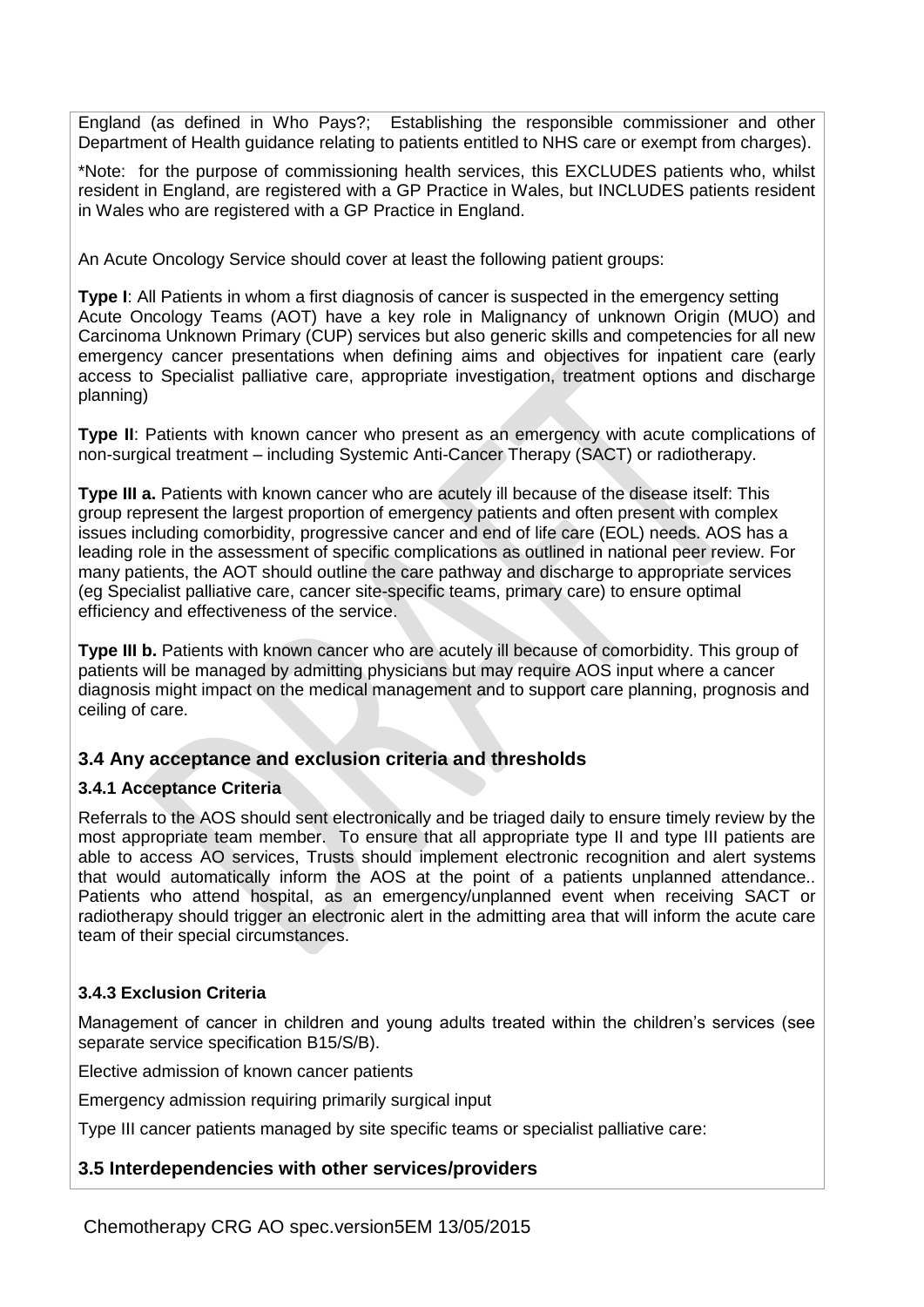AOS is a multi-professional service that integrates existing expertise in acute medicine, specialist palliative care, haematology and oncology and community services. The AOS provides outlet for community management, admission avoidance as well as inpatient care across all cancer care providers

#### **3.5.1 Co Located services**

The service should be part of a clinical managed network and there should be significant representation from the local service on the network AO group.

This service should work closely with its local, regional and national colleagues to ensure continuous service improvement

#### **3.5.2 Inter dependent services**

The AOS will be required to set up and maintain formal links across the Tertiary Referral cancer centre, local district general hospitals and community services and to include governance, training and development and networked solutions for patient information and triage purposes. Cross cover arrangements for core AO members should be organised by the AOT and agreed by the AO lead

#### **3.5.3 Additional key relationships include:**

- Pathology Services (including histopathology, haematology, and microbiology)
- Ambulatory and day care facilities
- Inpatient Facilities
- Radiology
- Pharmacy
- Biomedical and clinical research
- Clinical Psychology
- Counselling service and PALS
- Specialist Nursing teams including community nurses
- Macmillan nurses.
- Social workers
- Community services
- Hospice services
- Ambulance service

### **4. Applicable Service Standards**

# **4.1 Applicable national standards e.g. NICE**

- NICE Improving Outcomes Guidance (IOG) [\(http://guidance.nice.org.uk/CSG\)](http://guidance.nice.org.uk/CSG)
- NICE Guidance CG104: Metastatic malignant disease of unknown primary origin
- NICE Guidance: CG75: Metastatic Spinal Cord Compression
- NICE Guidance CG151: Prevention and management of neutropenic sepsis in cancer
- National Cancer Peer Review "The Manual for Cancer Services" Measures relating to chemotherapy services, acute oncology services and CUP services
- Chemotherapy Reference Group :Chemotherapy Service Specification
- Department of Health (2011) Improving Outcomes: A strategy for Cancer 2011
- National Chemotherapy Advisory Group (2009) Chemotherapy Services in England: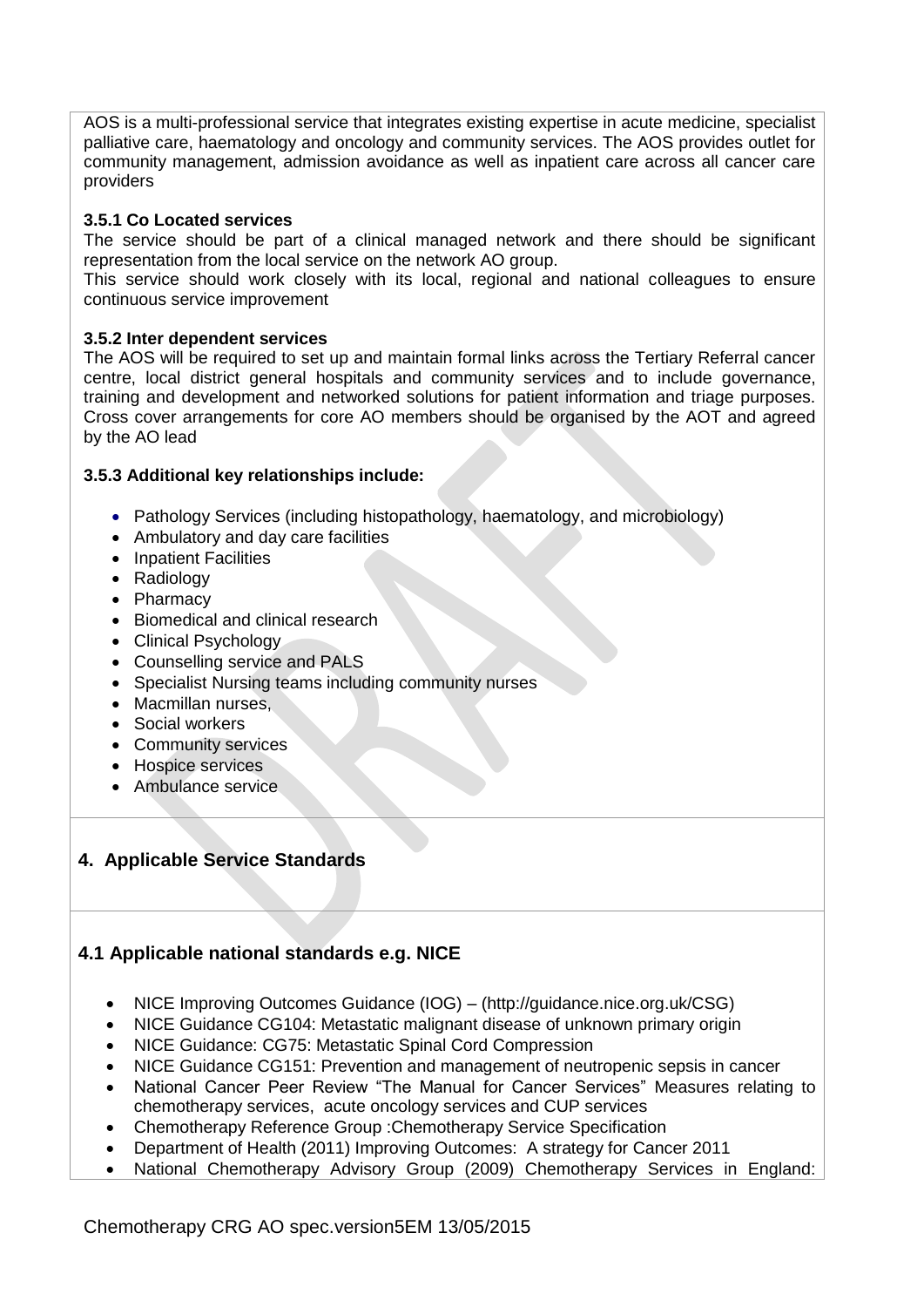Ensuring Safety and Quality

 NCEPOD (2008) "For Better, for worse? A review of the care of patients who died within 30 days of receiving systematic anti-cancer therapy"

Department of Health (2011) Innovation Health and Wealth, Accelerating Adoption and Diffusion in NHS weblink

All NICE Technology appraisal recommendations should be incorporated automatically into relevant local NHS formularies in a planned way that supports safe and clinically appropriate practice.

- **4.2 Applicable standards set out in Guidance and/or issued by a competent body (e.g. Royal Colleges)**
	- *Cancer Patients in Crisis : responding to urgent needs. A joint report by Royal College of Physicians &Royal College of Radiologists*
- **5. Applicable quality requirements and CQUIN goals**
- **5.1 Applicable quality requirements (See Schedule 4 Parts A-D)**

#### **5.2 Applicable CQUIN goals (See Schedule 4 Part E)**

*The reference numbers for quality requirements and the CQUIN goals which apply to the service should be listed here. This allows clarity about the requirements relating to specific services. Please note any contractual levers relating to quality, KPIs, CQUINs will need to be included in the relevant schedules of the contracts.*

# **6. Location of Provider Premises**

**The Provider's Premises are located at:**

*ONLY LIST PROVIDERS IF THERE HAS BEEN A FORMAL DESIGNATION PROCESS.*

### **7. Individual Service User Placement**

*Insert details including price where appropriate of any individual service user placement e.g. mental health. This is likely to be relevant where the service provides tailored specialist placements. It may also be used to record any specialist equipment that is provided as part of an individual care pathway.*

**Appendix Two**